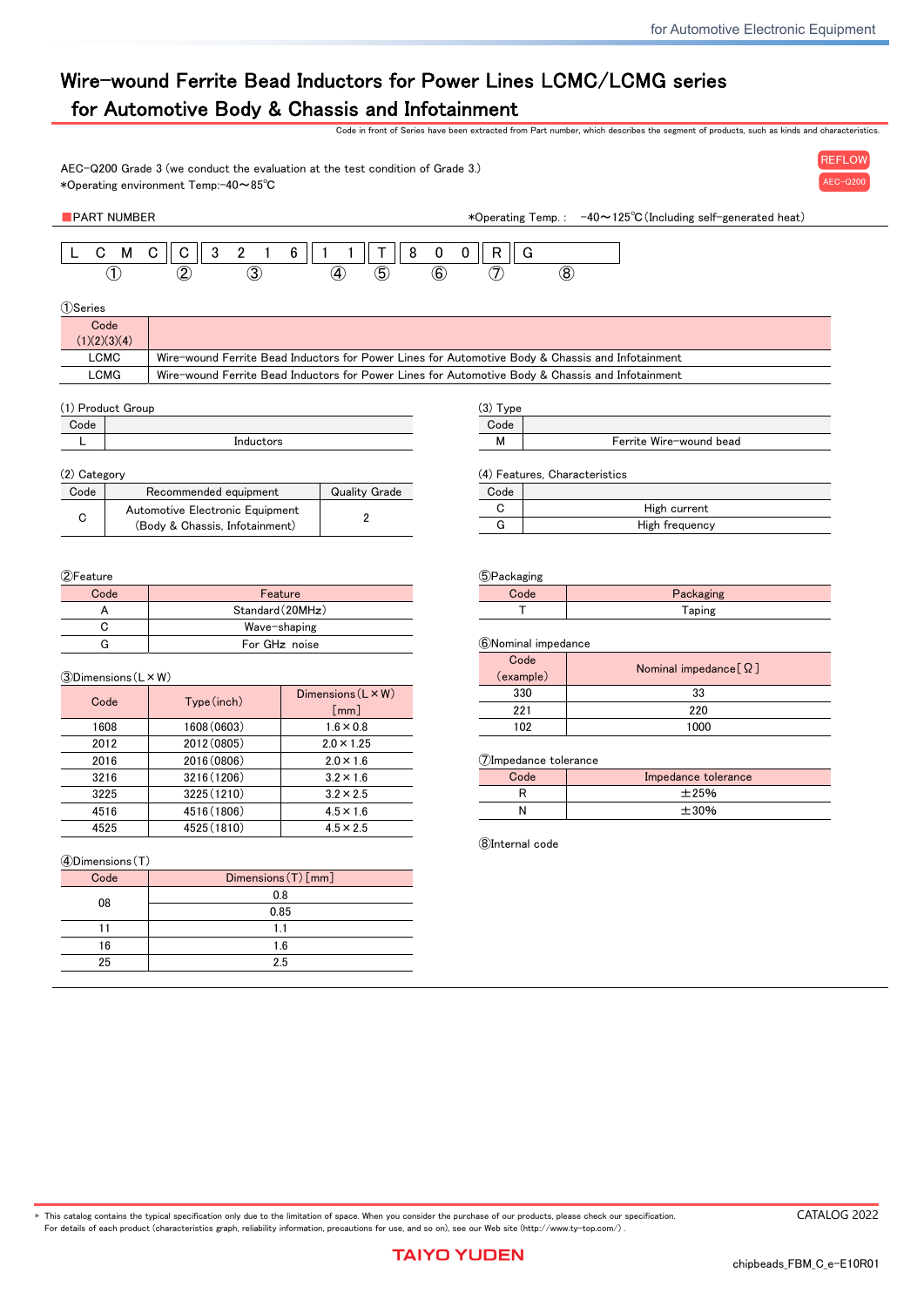## ■ Limited Application

## 1. Equipment Intended for Use

The products listed in this catalog are intended for general-purpose and standard use in general electronic equipment for consumer (e.g., AV equipment, OA equipment, home electric appliances, office equipment, information and communication equipment including, without limitation, mobile phone, and PC) and other equipment specified in this catalog or the individual product specification sheets, or the equipment approved separately by TAIYO YUDEN.

TAIYO YUDEN has the product series intended for use in the following equipment. Therefore, when using our products for these equipment, please check available applications specified in this catalog or the individual product specification sheets and use the corresponding products.

|             | <b>Product Series</b>                                                        |                                               |                             |
|-------------|------------------------------------------------------------------------------|-----------------------------------------------|-----------------------------|
| Application | Equipment <sup>*1</sup>                                                      | Category<br>(Part Number Code <sup>*2</sup> ) | Quality Grade <sup>*3</sup> |
| Automotive  | Automotive Electronic Equipment<br>(POWERTRAIN, SAFETY)                      | A                                             |                             |
|             | Automotive Electronic Equipment<br>(BODY & CHASSIS, INFOTAINMENT)            | C                                             | 2                           |
| Industrial  | Telecommunications Infrastructure and<br><b>Industrial Equipment</b>         | B                                             | 2                           |
| Medical     | Medical Devices classified as GHTF Class C<br>(Japan Class III)              | M                                             | 2                           |
|             | Medical Devices classified as GHTF Classes A or B<br>(Japan Classes I or II) |                                               | 3                           |
| Consumer    | General Electronic Equipment                                                 | S                                             | 3                           |

\*Notes: 1. Based on the general specifications required for electronic components for such equipment, which are recognized by TAIYO YUDEN,<br>the use of each product series for the equipment is recommended. Please be sure to

please check the explanatory materials regarding the part numbering system of each of our products.<br>3. Each product series is assigned a "Quality Grade" from 1 to 3 in order of higher quality. Please do not incorporate a p

equipment with a higher Quality Grade than the Quality Grade of such product without the prior written consent of TAIYO YUDEN.

## 2. Equipment Requiring Inquiry

Please be sure to contact TAIYO YUDEN for further information before using the products listed in this catalog for the following equipment (excluding intended equipment as specified in this catalog or the individual product specification sheets) which may cause loss of human life, bodily injury, serious property damage and/or serious public impact due to a failure or defect of the products and/or malfunction attributed thereto.

(1) Transportation equipment (automotive powertrain control system, train control system, and ship control system, etc.)

(2) Traffic signal equipment

- (3) Disaster prevention equipment, crime prevention equipment
- (4) Medical devices classified as GHTF Class C (Japan Class III)
- (5) Highly public information network equipment, data-processing equipment (telephone exchange, and base station, etc.)

(6) Any other equipment requiring high levels of quality and/or reliability equal to the equipment listed above

#### 3. Equipment Prohibited for Use

Please do not incorporate our products into the following equipment requiring extremely high levels of safety and/or reliability. (1) Aerospace equipment (artificial satellite, rocket, etc.)

(2) Aviation equipment \*1

(3) Medical devices classified as GHTF Class D (Japan Class IV), implantable medical devices  $*2$ 

- (4) Power generation control equipment (nuclear power, hydroelectric power, thermal power plant control system, etc.)
- (5) Undersea equipment (submarine repeating equipment, etc.)
- (6) Military equipment

(7) Any other equipment requiring extremely high levels of safety and/or reliability equal to the equipment listed above

- \*Notes: 1. There is a possibility that our products can be used only for aviation equipment that does not directly affect the safe operation of aircraft (e.g., in-flight entertainment, cabin light, electric seat, cooking e
	- <sup>2</sup>. Implantable medical devices contain not only internal unit which is implanted in a body, but also external unit which is connected to the internal unit.

#### 4. Limitation of Liability

Please note that unless you obtain prior written consent of TAIYO YUDEN, TAIYO YUDEN shall not be in any way responsible for any damages incurred by you or third parties arising from use of the products listed in this catalog for any equipment that is not intended for use by TAIYO YUDEN, or any equipment requiring inquiry to TAIYO YUDEN or prohibited for use by TAIYO YUDEN as described above.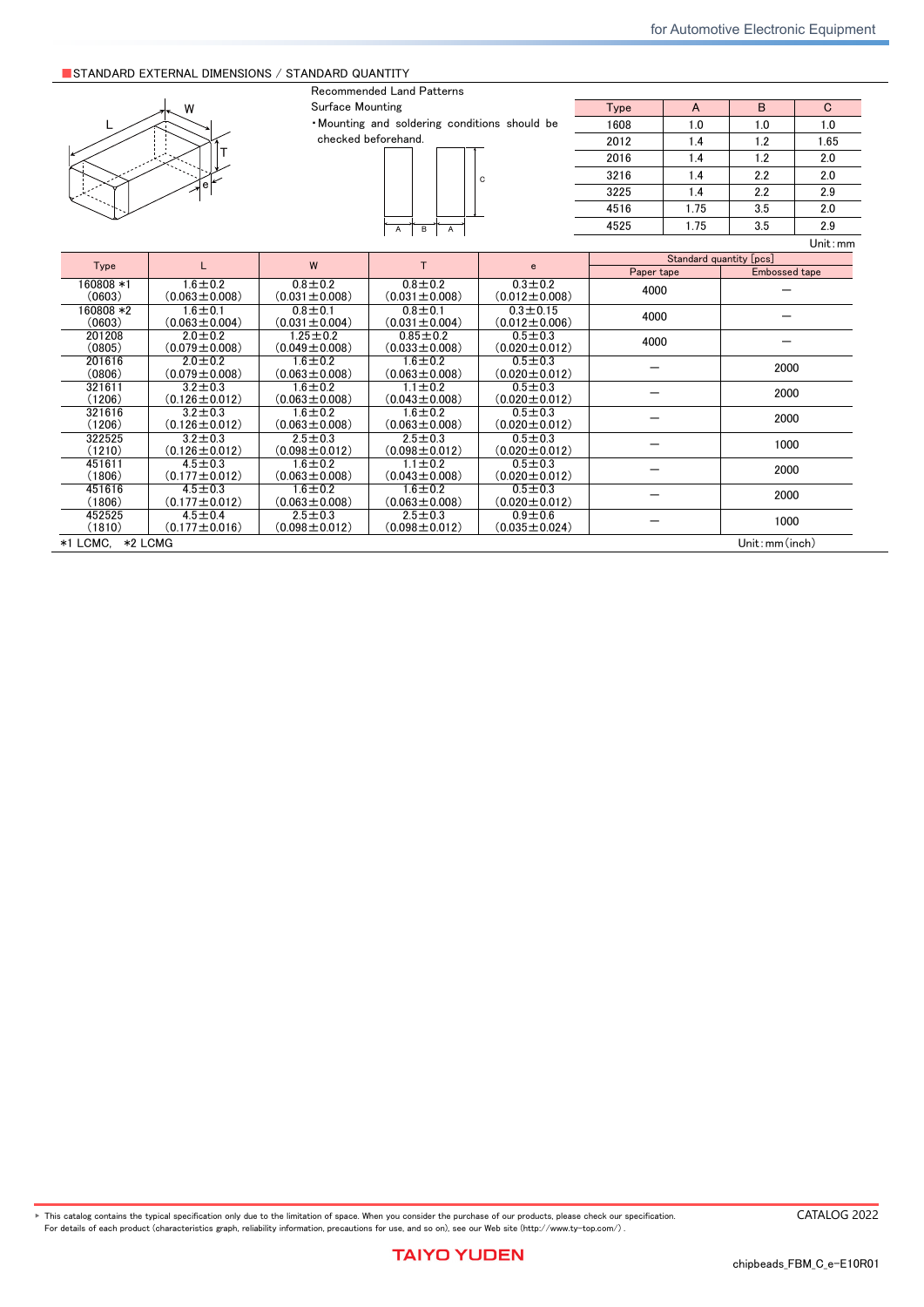|                           | $\blacksquare$                                 |
|---------------------------|------------------------------------------------|
|                           | $\blacksquare$                                 |
|                           | $\blacksquare$<br>U,                           |
|                           |                                                |
|                           | $\blacksquare$                                 |
|                           | $\frac{1}{2}$<br>U,                            |
|                           | $\blacksquare$                                 |
| $\boldsymbol{\mathsf{A}}$ | $ \blacksquare$                                |
|                           |                                                |
|                           | $\mathsf{D}$                                   |
|                           |                                                |
|                           | $\sim$ 0                                       |
|                           | $\sim$ 8001                                    |
|                           | $\sim$ 68                                      |
|                           | $\sim$ $\blacksquare$                          |
|                           |                                                |
|                           | $\mathbf{D}$                                   |
|                           |                                                |
|                           | $\sim$ B                                       |
|                           | $\mathbf{a}$<br>$\sim$                         |
|                           | $\mathbb{R}^2$<br>$\ddot{\phantom{0}}$         |
|                           | $\mathbf{M}$<br>$\sim$                         |
|                           |                                                |
|                           | $\mathcal{L}$<br>$\sim$                        |
|                           | 日駅<br>$\sim$                                   |
|                           | $\pmb{\mathbb{B}}$<br>$\overline{\phantom{0}}$ |
|                           |                                                |
|                           | 日期<br>$\sim$                                   |
| $\mathsf{C}$              | $\sim$ 0                                       |
|                           | $-$ <b>B</b>                                   |
|                           |                                                |
|                           | $\blacksquare$<br>$\sim$                       |
|                           |                                                |
|                           | $\blacksquare$<br>$\sim$                       |
|                           | $\blacksquare$<br>$\sim$                       |
|                           | $\sim$ $\blacksquare$                          |
|                           |                                                |
|                           | $\mathbf{L}$                                   |
|                           | $\sim$ $\blacksquare$                          |
|                           |                                                |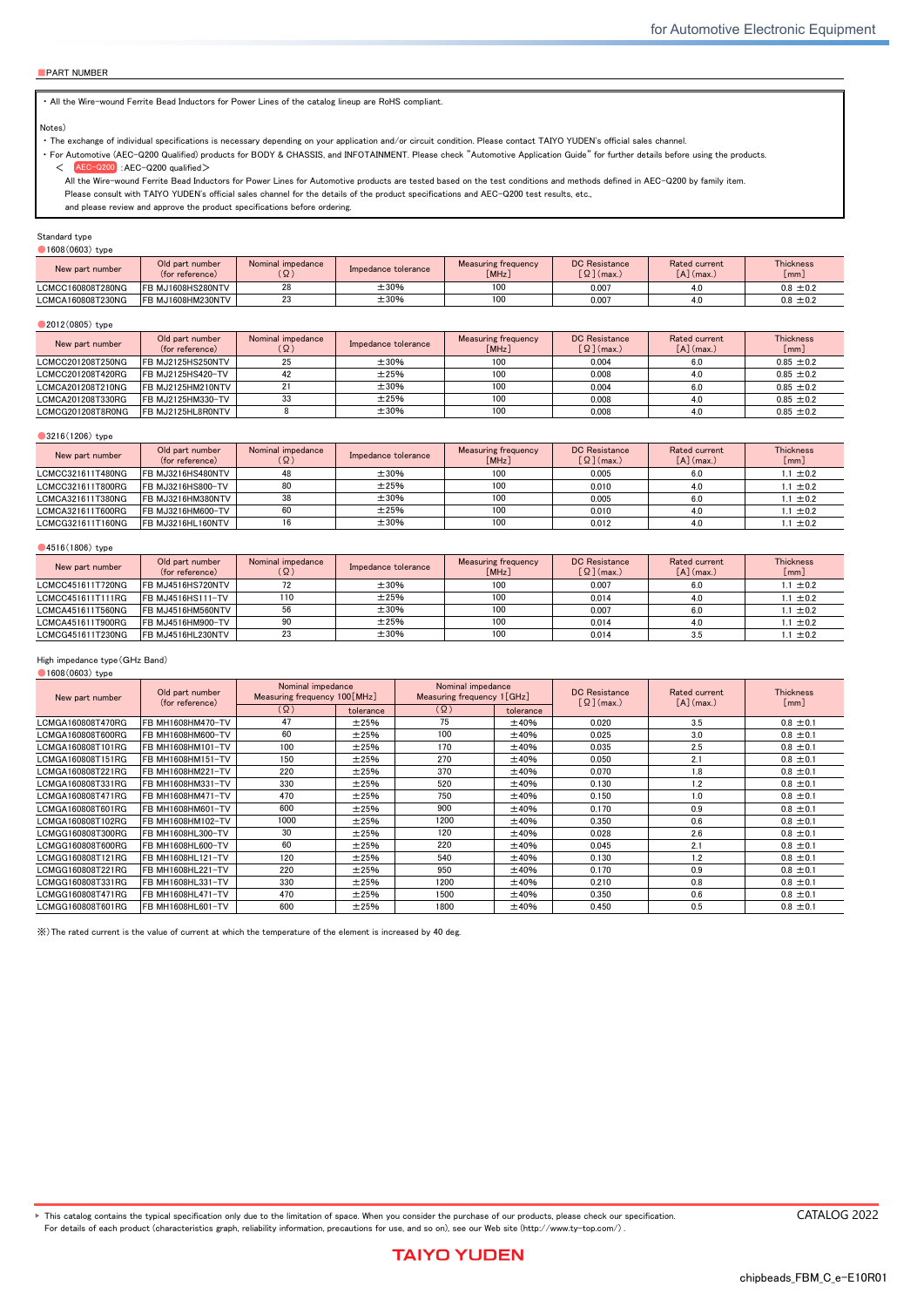# Wire-wound Ferrite Bead Inductors for Power Lines LCMC/LCMG series

for Automotive Body & Chassis and Infotainment<br>Code in front of Series have been extracted from Part number, which describes the segment of products, such as kinds and characteristics. AEC-Q200 Grade 3 (we conduct the evaluation at the test condition of Grade 3.) \*Operating environment Temp:-40~85℃ ■PART NUMBER **■**PART NUMBER **\*Operating Temp. : -40~125℃(Including self-generated heat)** L C M C || C || 3 2 1 6 || 1 1 || T || 8 0 0 || R || G ① ② ③ ④ ⑤ ⑥ ⑦ ⑧ ①Series Code  $(1)(2)(3)(4)$ LCMC Wire-wound Ferrite Bead Inductors for Power Lines for Automotive Body & Chassis and Infotainment LCMG Wire-wound Ferrite Bead Inductors for Power Lines for Automotive Body & Chassis and Infotainment (1) Product Group Code L Inductors (2) Category Code Recommended equipment Quality Grade C<br>CAU Automotive Electronic Equipment (Body & Chassis, Infotainment) <sup>2</sup> (3) Type Code M Ferrite Wire-wound bead (4) Features, Characteristics Code C High current G High frequency ②Features Code **Feature** A Standard(20MHz) C Wave-shaping G | For GHz noise ③Dimensions(L×W) Code Type(inch) Dimensions(L×W) [mm] 1608 1608(0603) 1.6×0.8 2012 2012(0805) 2.0 × 1.25 2016 2016(0806) 2.0×1.6 3216 3216(1206) 3.2×1.6 3225 3225(1210) 3.2×2.5 4516 4516(1806) 4.5×1.6 4525 4525(1810) 4.5×2.5 ④Dimensions(T) Code Dimensions(T)[mm] 08 08 0.85 11  $\frac{1}{1}$  1.1 16 1.6 25 2.5 ⑤Packaging Code | Packaging T | Taping ⑥Nominal impedance Code (example) Nominal impedance[Ω] 330 33 221 220 102 1000 ⑦Impedance tolerance Code Impedance tolerance  $R$   $\pm 25\%$  $N = 30\%$ ⑧Internal code **REFLOW** AEC-Q200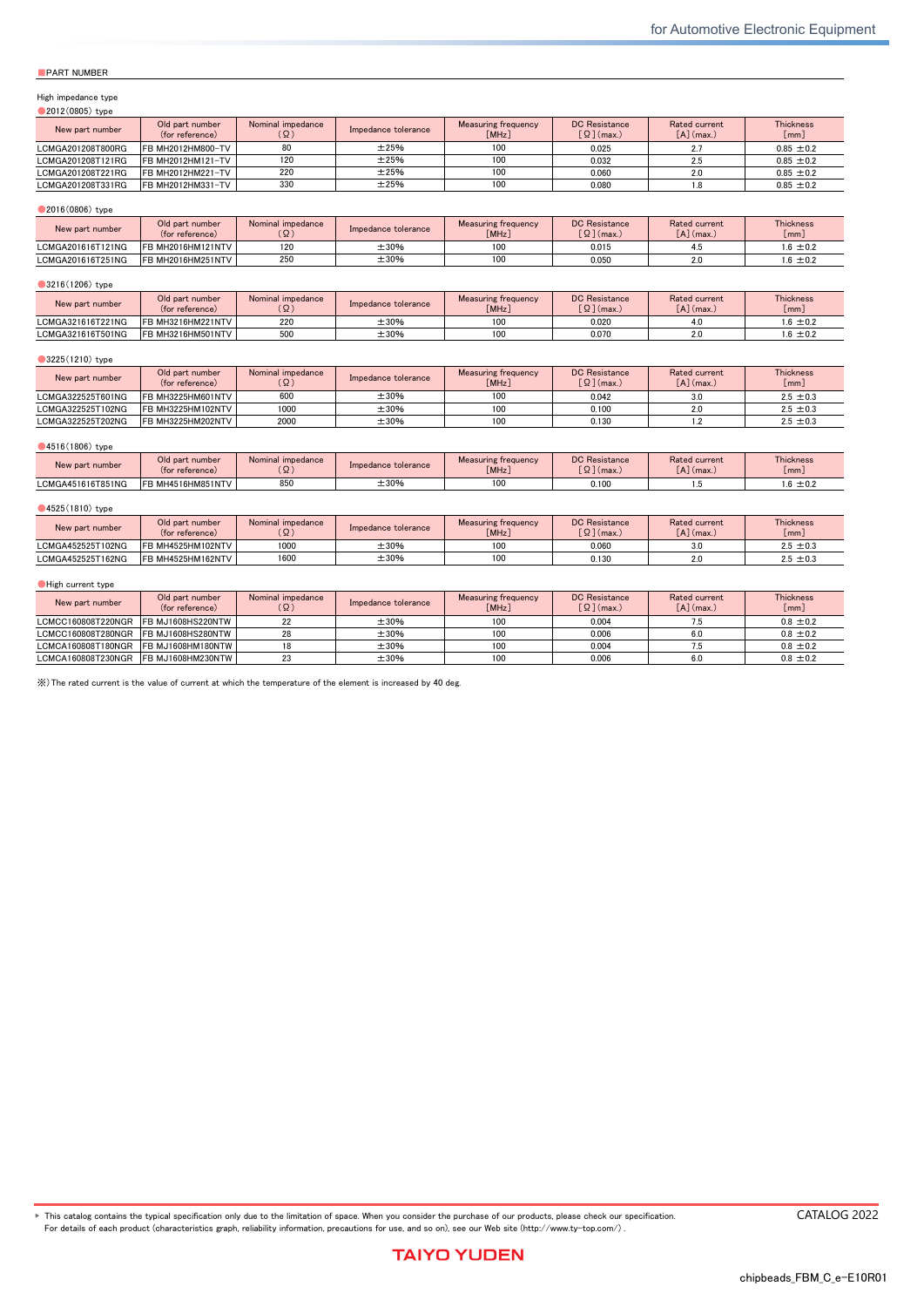# ■ STANDARD EXTERNAL DIMENSIONS / STANDARD QUANTITY

|                     |                                      |                                      | Recommended Land Patterns                                                 |                                    |            |                         |                 |          |
|---------------------|--------------------------------------|--------------------------------------|---------------------------------------------------------------------------|------------------------------------|------------|-------------------------|-----------------|----------|
|                     | W                                    | Surface Mounting                     |                                                                           |                                    | Type       | $\mathsf{A}$            | B               | C        |
|                     |                                      |                                      | • Mounting and soldering conditions should be                             |                                    | 1608       | 1.0                     | 1.0             | 1.0      |
|                     |                                      |                                      | checked beforehand.                                                       |                                    | 2012       | 1.4                     | 1.2             | 1.65     |
|                     |                                      |                                      |                                                                           |                                    | 2016       | 1.4                     | 1.2             | 2.0      |
|                     |                                      |                                      |                                                                           |                                    | 3216       | 1.4                     | 2.2             | 2.0      |
|                     | e                                    |                                      |                                                                           | C                                  | 3225       | 1.4                     | 2.2             | 2.9      |
|                     |                                      |                                      |                                                                           |                                    | 4516       | 1.75                    | 3.5             | 2.0      |
|                     |                                      |                                      |                                                                           |                                    |            |                         |                 |          |
|                     |                                      |                                      | B<br>A<br>A                                                               |                                    | 4525       | 1.75                    | 3.5             | 2.9      |
|                     |                                      |                                      |                                                                           |                                    |            |                         |                 | Unit: mm |
| Type                |                                      | W                                    | T.                                                                        | e                                  |            | Standard quantity [pcs] |                 |          |
|                     |                                      |                                      |                                                                           |                                    | Paper tape |                         | Embossed tape   |          |
| 160808 *1           | $1.6 \pm 0.2$                        | $0.8 + 0.2$                          | $0.8 + 0.2$<br>$0.3 \pm 0.2$                                              |                                    | 4000       |                         |                 |          |
| (0603)<br>160808 *2 | $(0.063 \pm 0.008)$<br>$1.6 \pm 0.1$ | $(0.031 \pm 0.008)$<br>$0.8 + 0.1$   | $(0.031 \pm 0.008)$<br>$(0.012 \pm 0.008)$<br>$0.8 + 0.1$<br>$0.3 + 0.15$ |                                    |            |                         |                 |          |
| (0603)              | $(0.063 \pm 0.004)$                  | $(0.031 \pm 0.004)$                  | $(0.031 \pm 0.004)$                                                       | $(0.012 \pm 0.006)$                | 4000       |                         |                 |          |
| 201208              | $2.0 \pm 0.2$                        | $1.25 \pm 0.2$                       | $0.85 + 0.2$                                                              | $0.5 \pm 0.3$                      |            |                         |                 |          |
| (0805)              | $(0.079 \pm 0.008)$                  | $(0.049 \pm 0.008)$                  | $(0.033 \pm 0.008)$                                                       | $(0.020 \pm 0.012)$                | 4000       |                         |                 |          |
| 201616              | $2.0 \pm 0.2$                        | $1.6 \pm 0.2$                        | $1.6 \pm 0.2$                                                             | $0.5 \pm 0.3$                      |            |                         | 2000            |          |
| (0806)              | $(0.079 \pm 0.008)$                  | $(0.063 \pm 0.008)$                  | $(0.063 \pm 0.008)$                                                       | $(0.020 \pm 0.012)$                |            |                         |                 |          |
| 321611              | $3.2 \pm 0.3$                        | $1.6 \pm 0.2$                        | $1.1 \pm 0.2$                                                             | $0.5 \pm 0.3$                      |            |                         | 2000            |          |
| (1206)              | $(0.126 \pm 0.012)$                  | $(0.063 \pm 0.008)$                  | $(0.043 \pm 0.008)$                                                       | $(0.020 \pm 0.012)$                |            |                         |                 |          |
| 321616<br>(1206)    | $3.2 \pm 0.3$<br>$(0.126 \pm 0.012)$ | $1.6 \pm 0.2$<br>$(0.063 \pm 0.008)$ | $1.6 \pm 0.2$<br>$(0.063 \pm 0.008)$                                      | $0.5 + 0.3$<br>$(0.020 \pm 0.012)$ |            |                         | 2000            |          |
| 322525              | $3.2 \pm 0.3$                        | $2.5 \pm 0.3$                        | $2.5 \pm 0.3$                                                             | $0.5 \pm 0.3$                      |            |                         |                 |          |
| (1210)              | $(0.126 \pm 0.012)$                  | $(0.098 \pm 0.012)$                  | $(0.098 \pm 0.012)$                                                       | $(0.020 \pm 0.012)$                |            |                         | 1000            |          |
| 451611              | $4.5 \pm 0.3$                        | $1.6 \pm 0.2$                        | $1.1 \pm 0.2$                                                             | $0.5 + 0.3$                        |            |                         |                 |          |
| (1806)              | $(0.177 \pm 0.012)$                  | $(0.063 \pm 0.008)$                  | $(0.043 \pm 0.008)$                                                       | $(0.020 \pm 0.012)$                |            |                         | 2000            |          |
| 451616              | $4.5 \pm 0.3$                        | $1.6 \pm 0.2$                        | $1.6 \pm 0.2$                                                             | $0.5 + 0.3$                        |            |                         | 2000            |          |
| (1806)              | $(0.177 \pm 0.012)$                  | $(0.063 \pm 0.008)$                  | $(0.063 \pm 0.008)$                                                       | $(0.020 \pm 0.012)$                |            |                         |                 |          |
| 452525              | $4.5 \pm 0.4$                        | $2.5 \pm 0.3$                        | $2.5 \pm 0.3$                                                             | $0.9 + 0.6$                        |            |                         | 1000            |          |
| (1810)              | $(0.177 \pm 0.016)$                  | $(0.098 \pm 0.012)$                  | $(0.098 \pm 0.012)$                                                       | $(0.035 \pm 0.024)$                |            |                         |                 |          |
| *1 LCMC.            | *2 LCMG                              |                                      |                                                                           |                                    |            |                         | Unit: mm (inch) |          |

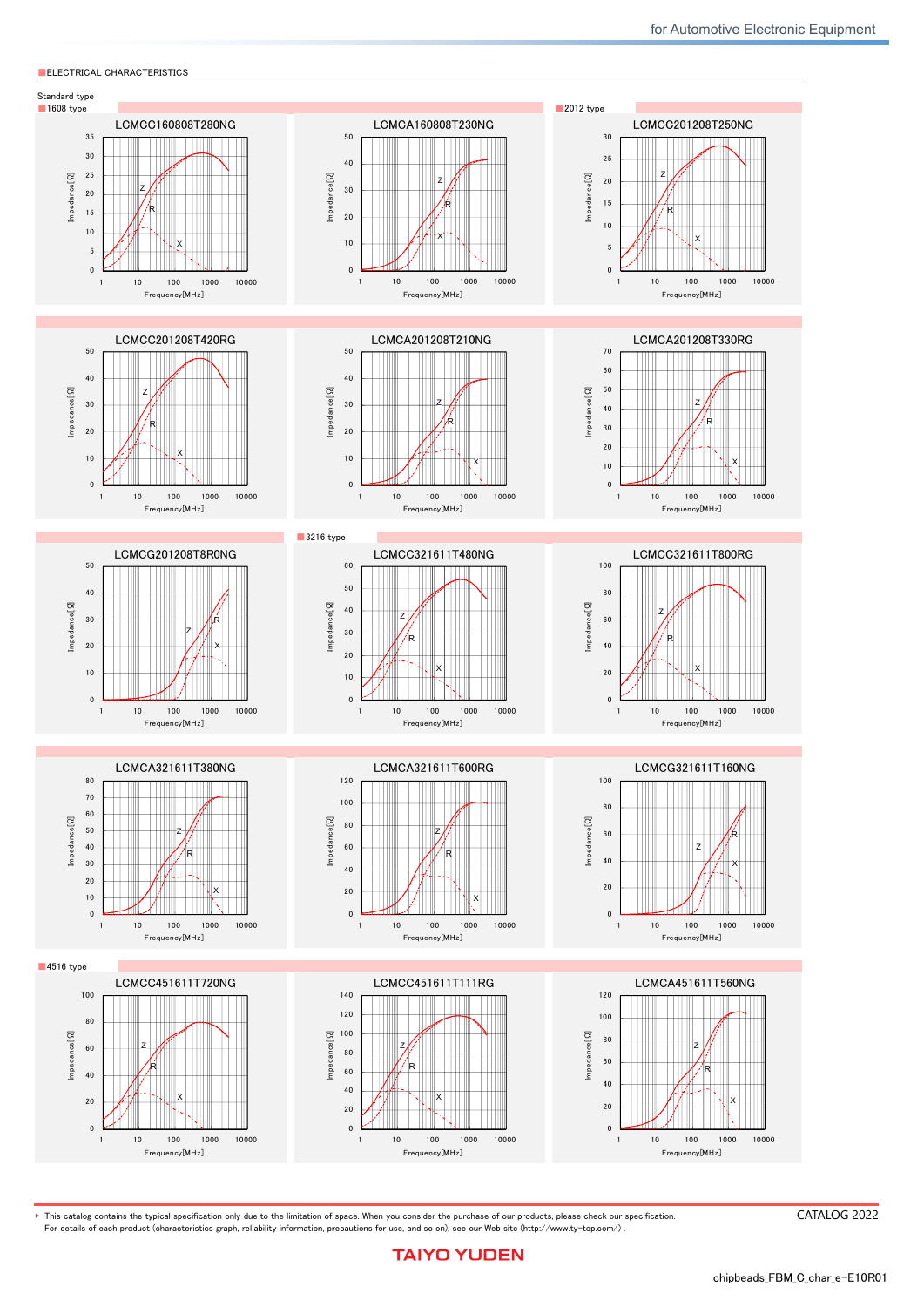#### ■PART NUMBER

・ All the Wire-wound Ferrite Bead Inductors for Power Lines of the catalog lineup are RoHS compliant.

#### Notes)

・ The exchange of individual specifications is necessary depending on your application and/or circuit condition. Please contact TAIYO YUDEN's official sales channel.

 ・ For Automotive (AEC-Q200 Qualified) products for BODY & CHASSIS, and INFOTAINMENT. Please check "Automotive Application Guide" for further details before using the products.  $\lt$  AEC-Q200 : AEC-Q200 qualified >

 All the Wire-wound Ferrite Bead Inductors for Power Lines for Automotive products are tested based on the test conditions and methods defined in AEC-Q200 by family item. Please consult with TAIYO YUDEN's official sales channel for the details of the product specifications and AEC-Q200 test results, etc.,

and please review and approve the product specifications before ordering.

Standard type ●1608(0603) type

| ινου (συσσ) τημα  |                                    |                          |                     |                              |                                                    |                                           |                          |  |  |  |
|-------------------|------------------------------------|--------------------------|---------------------|------------------------------|----------------------------------------------------|-------------------------------------------|--------------------------|--|--|--|
| New part number   | Old part number<br>(for reference) | Nominal impedance<br>(Ω) | Impedance tolerance | Measuring frequency<br>[MHz] | <b>DC</b> Resistance<br>$\lceil$ $\Omega$ ] (max.) | Rated current<br>$\lceil A \rceil$ (max.) | <b>Thickness</b><br>[mm] |  |  |  |
| LCMCC160808T280NG | <b>FB MJ1608HS280NTV</b>           | 28                       | ±30%                | 100                          | 0.007                                              |                                           | $0.8 \pm 0.2$            |  |  |  |
| LCMCA160808T230NG | FB MJ1608HM230NTV                  | ៹៴                       | ±30%                | 100                          | 0.007                                              |                                           | $0.8 \pm 0.2$            |  |  |  |

#### ●2012(0805) type

| New part number   | Old part number<br>(for reference) | Nominal impedance<br>$(\Omega)$ | Impedance tolerance | Measuring frequency<br>[MHz] | <b>DC</b> Resistance<br>$\lceil$ $\Omega$ $\rceil$ (max.) | Rated current<br>$\lceil A \rceil$ (max.) | <b>Thickness</b><br>[mm] |
|-------------------|------------------------------------|---------------------------------|---------------------|------------------------------|-----------------------------------------------------------|-------------------------------------------|--------------------------|
| LCMCC201208T250NG | FB MJ2125HS250NTV                  |                                 | ±30%                | 100                          | 0.004                                                     | 6.0                                       | $0.85 \pm 0.2$           |
| LCMCC201208T420RG | FB MJ2125HS420-TV                  |                                 | ±25%                | 100                          | 0.008                                                     |                                           | $0.85 \pm 0.2$           |
| LCMCA201208T210NG | FB MJ2125HM210NTV                  |                                 | ±30%                | 100                          | 0.004                                                     | 6.0                                       | $0.85 \pm 0.2$           |
| LCMCA201208T330RG | FB MJ2125HM330-TV                  |                                 | ±25%                | 100                          | 0.008                                                     |                                           | $0.85 \pm 0.2$           |
| LCMCG201208T8R0NG | FB MJ2125HL8R0NTV                  |                                 | ±30%                | 100                          | 0.008                                                     |                                           | $0.85 \pm 0.2$           |

#### ●3216(1206) type

| New part number   | Old part number<br>(for reference) | Nominal impedance<br>(Ω) | Impedance tolerance | Measuring frequency<br>[MHz] | <b>DC</b> Resistance<br>$\lceil \Omega \rceil$ (max.) | Rated current<br>$\lceil A \rceil$ (max.) | <b>Thickness</b><br>[mm] |
|-------------------|------------------------------------|--------------------------|---------------------|------------------------------|-------------------------------------------------------|-------------------------------------------|--------------------------|
| LCMCC321611T480NG | FB MJ3216HS480NTV                  | 48                       | ±30%                | 100                          | 0.005                                                 |                                           | $1.1 \pm 0.2$            |
| LCMCC321611T800RG | FB MJ3216HS800-TV                  | 80                       | ±25%                | 100                          | 0.010                                                 |                                           | $1.1 \pm 0.2$            |
| LCMCA321611T380NG | FB MJ3216HM380NTV                  | 38                       | ±30%                | 100                          | 0.005                                                 |                                           | $1.1 \pm 0.2$            |
| LCMCA321611T600RG | FB MJ3216HM600-TV                  | 60                       | ±25%                | 100                          | 0.010                                                 |                                           | $1.1 \pm 0.2$            |
| LCMCG321611T160NG | FB MJ3216HL160NTV                  |                          | ±30%                | 100                          | 0.012                                                 |                                           | $1.1 \pm 0.2$            |

#### ●4516(1806) type

| New part number   | Old part number<br>(for reference) | Nominal impedance<br>( Ω ) | Impedance tolerance | Measuring frequency<br>[MHz] | <b>DC</b> Resistance<br>$\lceil$ $\Omega$ ] (max.) | Rated current<br>[A](max.) | <b>Thickness</b><br>[mm] |
|-------------------|------------------------------------|----------------------------|---------------------|------------------------------|----------------------------------------------------|----------------------------|--------------------------|
| LCMCC451611T720NG | FB MJ4516HS720NTV                  | 72                         | ±30%                | 100                          | 0.007                                              | 6.0                        | $1.1 \pm 0.2$            |
| LCMCC451611T111RG | FB MJ4516HS111-TV                  | 110                        | ±25%                | 100                          | 0.014                                              |                            | $1.1 \pm 0.2$            |
| LCMCA451611T560NG | FB MJ4516HM560NTV                  | 56                         | ±30%                | 100                          | 0.007                                              | 6.0                        | $1.1 \pm 0.2$            |
| LCMCA451611T900RG | FB MJ4516HM900-TV                  | 90                         | ±25%                | 100                          | 0.014                                              |                            | $1.1 \pm 0.2$            |
| LCMCG451611T230NG | FB MJ4516HL230NTV                  |                            | ±30%                | 100                          | 0.014                                              |                            | $1.1 \pm 0.2$            |

#### High impedance type(GHz Band)

●1608(0603) type

| New part number   | Old part number<br>(for reference) | Nominal impedance<br>Measuring frequency 100 [MHz] |           | Nominal impedance<br>Measuring frequency 1 [GHz] |           | <b>DC</b> Resistance<br>$\lceil$ $\Omega$ ] (max.) | <b>Rated current</b><br>$\lceil A \rceil$ (max.) | <b>Thickness</b><br>$\lceil$ mm $\rceil$ |
|-------------------|------------------------------------|----------------------------------------------------|-----------|--------------------------------------------------|-----------|----------------------------------------------------|--------------------------------------------------|------------------------------------------|
|                   |                                    | $(\Omega)$                                         | tolerance | $(\Omega)$                                       | tolerance |                                                    |                                                  |                                          |
| LCMGA160808T470RG | FB MH1608HM470-TV                  | 47                                                 | ±25%      | 75                                               | ±40%      | 0.020                                              | 3.5                                              | $0.8 \pm 0.1$                            |
| LCMGA160808T600RG | FB MH1608HM600-TV                  | 60                                                 | ±25%      | 100                                              | ±40%      | 0.025                                              | 3.0                                              | $0.8 \pm 0.1$                            |
| LCMGA160808T101RG | FB MH1608HM101-TV                  | 100                                                | ±25%      | 170                                              | ±40%      | 0.035                                              | 2.5                                              | $0.8 \pm 0.1$                            |
| LCMGA160808T151RG | FB MH1608HM151-TV                  | 150                                                | ±25%      | 270                                              | ±40%      | 0.050                                              | 2.1                                              | $0.8 \pm 0.1$                            |
| LCMGA160808T221RG | FB MH1608HM221-TV                  | 220                                                | ±25%      | 370                                              | ±40%      | 0.070                                              | 1.8                                              | $0.8 \pm 0.1$                            |
| LCMGA160808T331RG | FB MH1608HM331-TV                  | 330                                                | ±25%      | 520                                              | ±40%      | 0.130                                              | 1.2                                              | $0.8 \pm 0.1$                            |
| LCMGA160808T471RG | FB MH1608HM471-TV                  | 470                                                | ±25%      | 750                                              | ±40%      | 0.150                                              | 1.0                                              | $0.8 \pm 0.1$                            |
| LCMGA160808T601RG | FB MH1608HM601-TV                  | 600                                                | ±25%      | 900                                              | ±40%      | 0.170                                              | 0.9                                              | $0.8 \pm 0.1$                            |
| LCMGA160808T102RG | FB MH1608HM102-TV                  | 1000                                               | ±25%      | 1200                                             | ±40%      | 0.350                                              | 0.6                                              | $0.8 \pm 0.1$                            |
| LCMGG160808T300RG | FB MH1608HL300-TV                  | 30                                                 | ±25%      | 120                                              | ±40%      | 0.028                                              | 2.6                                              | $0.8 \pm 0.1$                            |
| LCMGG160808T600RG | FB MH1608HL600-TV                  | 60                                                 | ±25%      | 220                                              | ±40%      | 0.045                                              | 2.1                                              | $0.8 \pm 0.1$                            |
| LCMGG160808T121RG | FB MH1608HL121-TV                  | 120                                                | ±25%      | 540                                              | ±40%      | 0.130                                              | 1.2                                              | $0.8 \pm 0.1$                            |
| LCMGG160808T221RG | FB MH1608HL221-TV                  | 220                                                | ±25%      | 950                                              | ±40%      | 0.170                                              | 0.9                                              | $0.8 \pm 0.1$                            |
| LCMGG160808T331RG | FB MH1608HL331-TV                  | 330                                                | ±25%      | 1200                                             | ±40%      | 0.210                                              | 0.8                                              | $0.8 \pm 0.1$                            |
| LCMGG160808T471RG | FB MH1608HL471-TV                  | 470                                                | ±25%      | 1500                                             | ±40%      | 0.350                                              | 0.6                                              | $0.8 \pm 0.1$                            |
| LCMGG160808T601RG | FB MH1608HL601-TV                  | 600                                                | ±25%      | 1800                                             | $\pm 40%$ | 0.450                                              | 0.5                                              | $0.8 \pm 0.1$                            |

※)The rated current is the value of current at which the temperature of the element is increased by 40 deg.

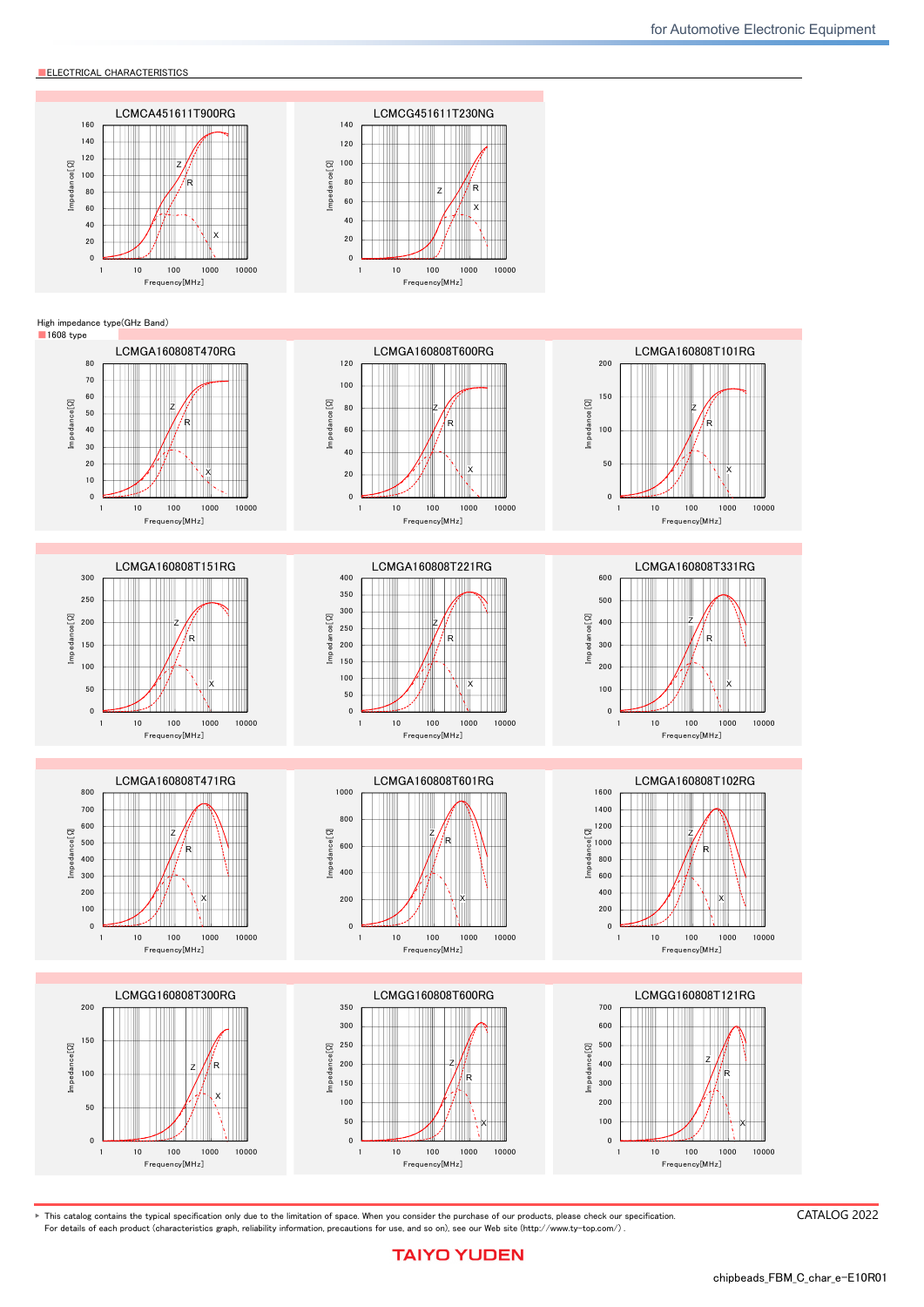■PART NUMBER

#### High impedance type

| 2012(0805) type   |                                    |                          |                     |                                     |                                                       |                                           |                          |
|-------------------|------------------------------------|--------------------------|---------------------|-------------------------------------|-------------------------------------------------------|-------------------------------------------|--------------------------|
| New part number   | Old part number<br>(for reference) | Nominal impedance<br>(Ω) | Impedance tolerance | <b>Measuring frequency</b><br>[MHz] | <b>DC</b> Resistance<br>$\lceil \Omega \rceil$ (max.) | Rated current<br>$\lceil A \rceil$ (max.) | <b>Thickness</b><br>[mm] |
| LCMGA201208T800RG | FB MH2012HM800-TV                  | 80                       | ±25%                | 100                                 | 0.025                                                 |                                           | $0.85 \pm 0.2$           |
| LCMGA201208T121RG | FB MH2012HM121-TV                  | 120                      | ±25%                | 100                                 | 0.032                                                 |                                           | $0.85 \pm 0.2$           |
| LCMGA201208T221RG | FB MH2012HM221-TV                  | 220                      | ±25%                | 100                                 | 0.060                                                 |                                           | $0.85 \pm 0.2$           |
| LCMGA201208T331RG | FB MH2012HM331-TV                  | 330                      | ±25%                | 100                                 | 0.080                                                 |                                           | $0.85 \pm 0.2$           |

#### ●2016(0806) type

| New part number   | Old part number<br>(for reference) | Nominal impedance<br>ίΩ) | Impedance tolerance | Measuring frequency<br><b>[MHz]</b> | <b>DC</b> Resistance<br>$\lceil \Omega \rceil$ (max.) | Rated current<br>[A](max.) | <b>Thickness</b><br>$\lfloor mm \rfloor$ |
|-------------------|------------------------------------|--------------------------|---------------------|-------------------------------------|-------------------------------------------------------|----------------------------|------------------------------------------|
| LCMGA201616T121NG | FB MH2016HM121NTV                  | 120                      | ±30%                | 100                                 | 0.015                                                 |                            | $1.6 \pm 0.2$                            |
| LCMGA201616T251NG | FB MH2016HM251NTV                  | 250                      | ±30%                |                                     | 0.050                                                 | 2.0                        | $1.6 \pm 0.2$                            |

#### ●3216(1206) type

| New part number   | Old part number<br>(for reference) | Nominal impedance<br>( Ω ) | Impedance tolerance | Measuring frequency<br>[MHz] | <b>DC</b> Resistance<br>$\lceil \Omega \rceil$ (max.) | Rated current<br>$\lceil A \rceil$ (max.) | <b>Thickness</b><br>[mm] |
|-------------------|------------------------------------|----------------------------|---------------------|------------------------------|-------------------------------------------------------|-------------------------------------------|--------------------------|
| LCMGA321616T221NG | FB MH3216HM221NTV                  | 220                        | $\pm 30\%$          | 100                          | 0.020                                                 |                                           | $1.6 \pm 0.2$            |
| LCMGA321616T501NG | FB MH3216HM501NTV                  | 500                        | ±30%                | 100                          | 0.070                                                 |                                           | $1.6 \pm 0.2$            |

#### ●3225(1210) type

| New part number   | Old part number<br>(for reference) | Nominal impedance<br>(Ω) | Impedance tolerance | Measuring frequency<br>[MHz] | <b>DC</b> Resistance<br>$\lceil$ $\Omega$ ] (max.) | Rated current<br>[A](max) | <b>Thickness</b><br>[mm] |
|-------------------|------------------------------------|--------------------------|---------------------|------------------------------|----------------------------------------------------|---------------------------|--------------------------|
| LCMGA322525T601NG | FB MH3225HM601NTV                  | 600                      | ±30%                | 100                          | 0.042                                              | 3.0                       | $2.5 \pm 0.3$            |
| LCMGA322525T102NG | FB MH3225HM102NTV                  | 1000                     | ±30%                | 100                          | 0.100                                              | 2.0                       | $2.5 \pm 0.3$            |
| LCMGA322525T202NG | <b>FB MH3225HM202NTV</b>           | 2000                     | ±30%                | 100                          | 0.130                                              |                           | $2.5 \pm 0.3$            |

#### ●4516(1806) type

| New part number   | Old part number<br>(for reference) | Nominal impedance<br>(Ω) | Impedance tolerance | <b>Measuring frequency</b><br>[MHz] | <b>DC</b> Resistance<br>$\left[\Omega\right]$ (max.) | Rated current<br>$-111$<br>[A] (max.) | <b>Thickness</b><br> mm |
|-------------------|------------------------------------|--------------------------|---------------------|-------------------------------------|------------------------------------------------------|---------------------------------------|-------------------------|
| LCMGA451616T851NG | FB MH4516HM851NTV                  | 850                      | ±30%                | 100                                 | 0.100                                                |                                       | $1.6 \pm 0.2$           |

#### ●4525(1810) type

| New part number   | Old part number<br>(for reference) | Nominal impedance<br>$(\Omega)$ | Impedance tolerance | Measuring frequency<br>[MHz] | <b>DC</b> Resistance<br>$\lceil \Omega \rceil$ (max.) | Rated current<br>$\lceil A \rceil$ (max.) | <b>Thickness</b><br>$\lfloor mm \rfloor$ |
|-------------------|------------------------------------|---------------------------------|---------------------|------------------------------|-------------------------------------------------------|-------------------------------------------|------------------------------------------|
| LCMGA452525T102NG | FB MH4525HM102NTV                  | 1000                            | ±30%                | 100                          | 0.060                                                 |                                           | $2.5 \pm 0.3$                            |
| LCMGA452525T162NG | FB MH4525HM162NTV                  | 1600                            | ±30%                | 100                          | 0.130                                                 |                                           | $2.5 \pm 0.3$                            |

#### ●High current type

| New part number                      | Old part number<br>(for reference) | Nominal impedance<br>( Ω ) | Impedance tolerance | Measuring frequency<br>[MHz] | <b>DC</b> Resistance<br>$\lceil$ $\Omega$ ] (max.) | Rated current<br>[A](max) | <b>Thickness</b><br>$\lceil$ mm $\rceil$ |
|--------------------------------------|------------------------------------|----------------------------|---------------------|------------------------------|----------------------------------------------------|---------------------------|------------------------------------------|
| LCMCC160808T220NGR FB MJ1608HS220NTW |                                    |                            | ±30%                | 100                          | 0.004                                              |                           | $0.8 \pm 0.2$                            |
| LCMCC160808T280NGR FB MJ1608HS280NTW |                                    |                            | ±30%                | 100                          | 0.006                                              | 6.0                       | $0.8 \pm 0.2$                            |
| LCMCA160808T180NGR FB MJ1608HM180NTW |                                    |                            | ±30%                | 100                          | 0.004                                              |                           | $0.8 \pm 0.2$                            |
| LCMCA160808T230NGR FB MJ1608HM230NTW |                                    |                            | ±30%                | 100                          | 0.006                                              | 6.0                       | $0.8 \pm 0.2$                            |

※)The rated current is the value of current at which the temperature of the element is increased by 40 deg.

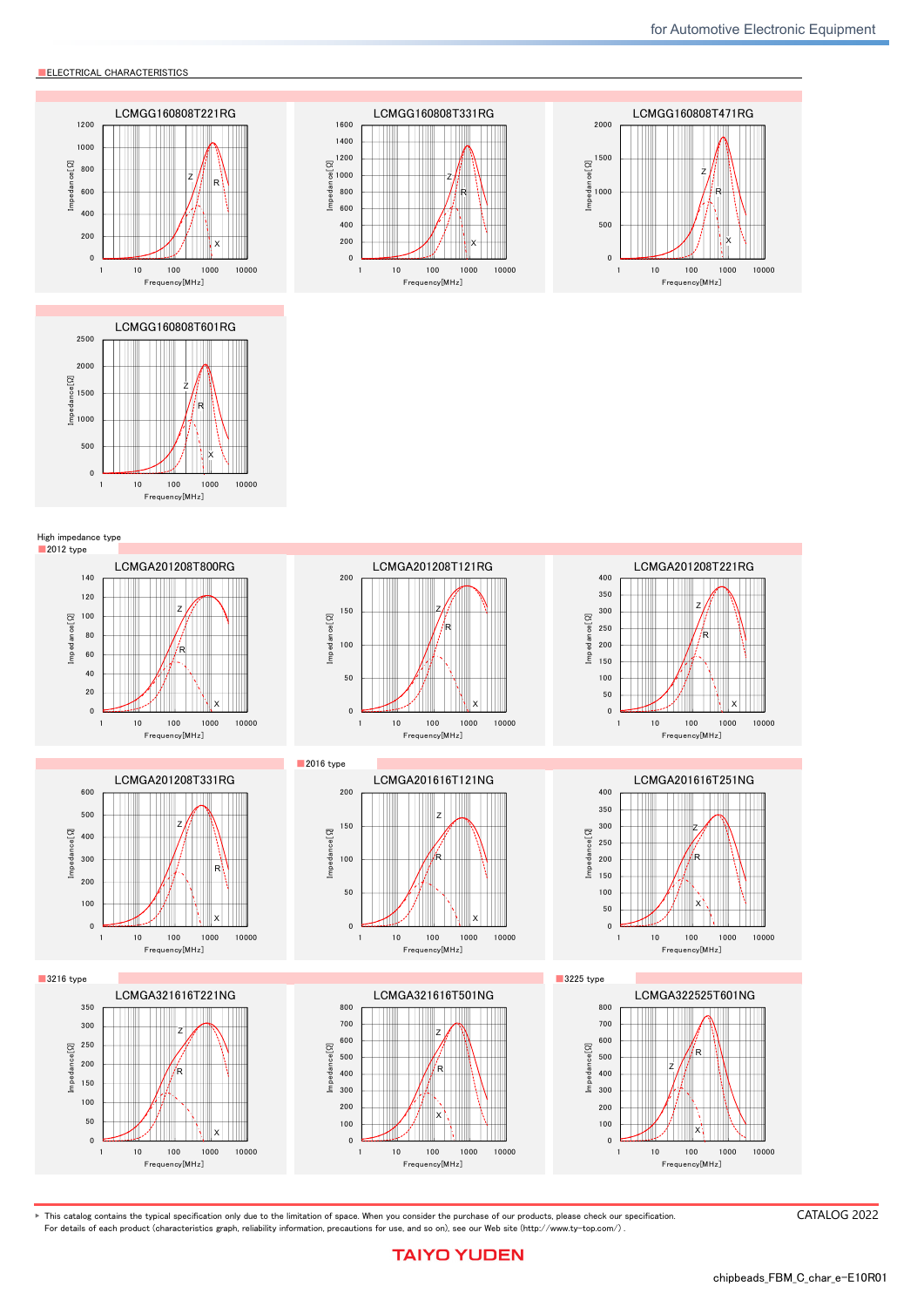**ELECTRICAL CHARACTERISTICS** 



▶ This catalog contains the typical specification only due to the limitation of space. When you consider the purchase of our products, please check our specification For details of each product (characteristics graph, reliability information, precautions for use, and so on), see our Web site (http://www.ty-top.com/) .

CATALOG 2022

# **TAIYO YUDEN**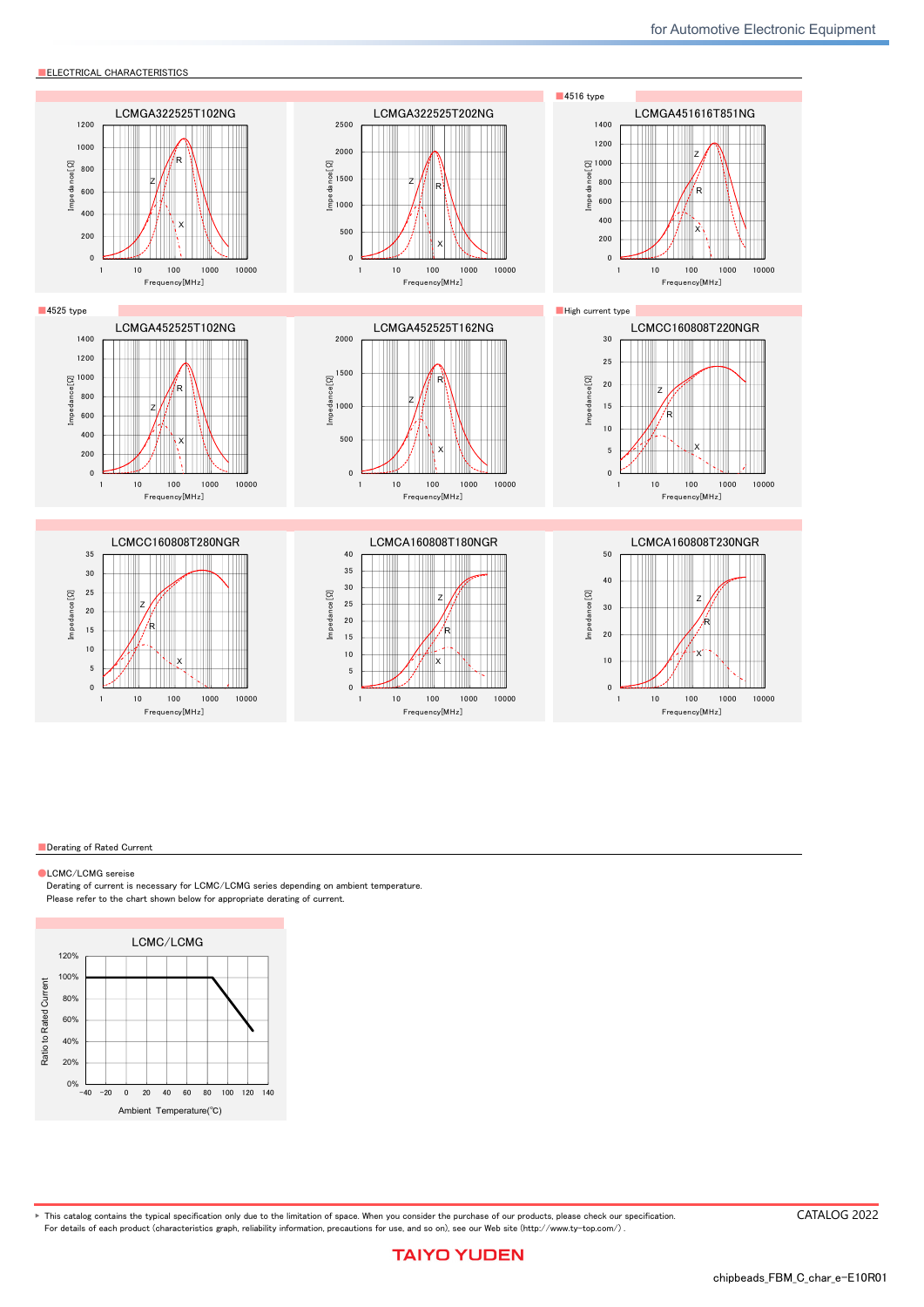

▶ This catalog contains the typical specification only due to the limitation of space. When you consider the purchase of our products, please check our specification For details of each product (characteristics graph, reliability information, precautions for use, and so on), see our Web site (http://www.ty-top.com/) .

CATALOG 2022

**TAIYO YUDEN**